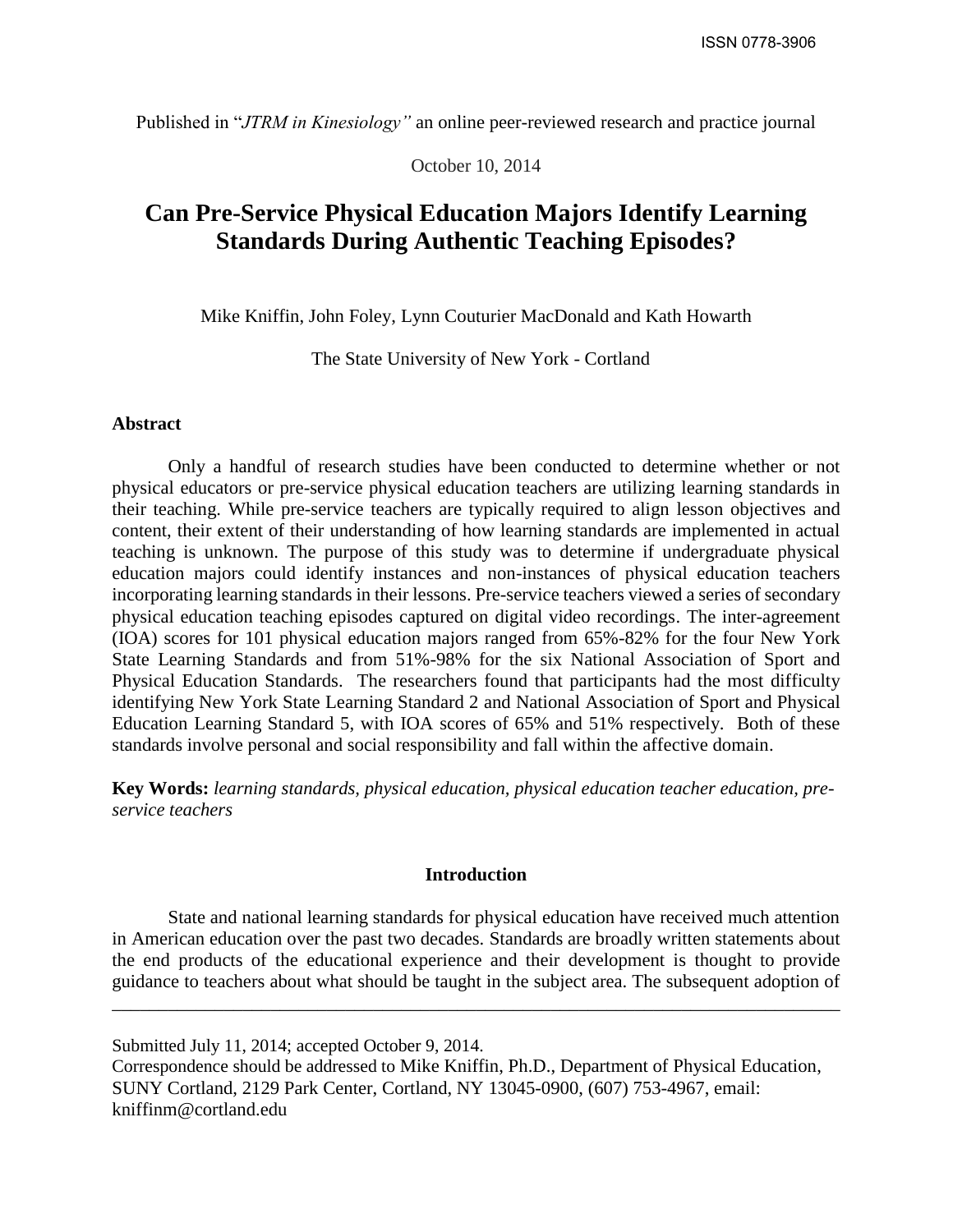standards is presumed to be one step in holding teachers more accountable for student learning. Typically, standards are developed by professional associations in the discipline because the associations have the expertise within their membership to identify appropriate content in the subject area.

In 1986, the National Association for Sport and Physical Education (NASPE) sponsored the Outcomes Project, which gave definition to the term "physically- educated person" (NASPE, 1995) and identified twenty outcome statements to support this definition. The original seven NASPE content standards were culled from these 20 outcome statements and published in 2003. This document and the content standards were reviewed and revised resulting in six content learning standards (NASPE, 2004). The 2004 NASPE standards were used as the basis for this study and can be found in Figure 1. Furthermore, most states have created their own learning standards based on the national standards. Thus, a great deal of professional time and energy has been devoted to developing and revising learning standards in physical education. Despite these efforts, the roles of national and state learning standards in physical education teacher preparation programs and their impact on pre-service teachers have not yet been delineated.

The 2012 NASPE *Shape of the Nation Report: Status of Physical Education in the USA* verified the fact that state and national learning standards for physical education are available to almost all physical educators across the United States. Data indicate that 49 states and the District of Columbia have developed their own state learning standards for physical education, and all of these states report that their state standards for physical education comply, in the majority of cases, with the six national learning standards (NASPE, 2012). The New York State (NYS) Learning Standards (1996) used in this study can be found in Figure 2. Iowa is the only state that does not have learning standards for physical education. The number of states (98%) that report having learning standards for physical education is impressive. However, the degree to which physical educators know about and are incorporating learning standards in their teaching remains largely unknown (Lambert, 2003).

Several states have reported how they developed greater accountability for physical education by utilizing state standards aligned with the NASPE standards. A number of researchers and educators have described the various steps taken in each state to implement reform through the introduction of state and national learning standards (Deal, Jenkins, Byra & Gates, 2002; Fay & Doolittle, 2002; Peterson, Cruz, & Amundson, 2004; Rink, Templeton, Hewitt, Dawkins, Mitchell, Barton, Taylor & Hohn, 2002). Others, such as Veal, Johnson, Campbell and Mckenthan (2002) have described how the NASPE Standards are aligned with the sport education model. They presented a strong case for teachers to use the sport education model by illustrating how it is particularly well suited to facilitate delivery of the national standards for a unit of instruction in physical education.

Practitioners and academics have also suggested ways that physical educators could teach toward the standards. Mohnsen (2001) suggested a four step process for the use of instructional media and software to help K-12 students meet the national standards in physical education. Gabbei and Hamrick (2001) proposed that physical educators include homework as a means of helping students meet the NASPE standards. Hodges-Kulinna and Krause (2001) recommended six general guidelines and a set of ten strategies teachers could use to specifically address NASPE Standard 4. This included the notion of reducing learning objectives in order to provide greater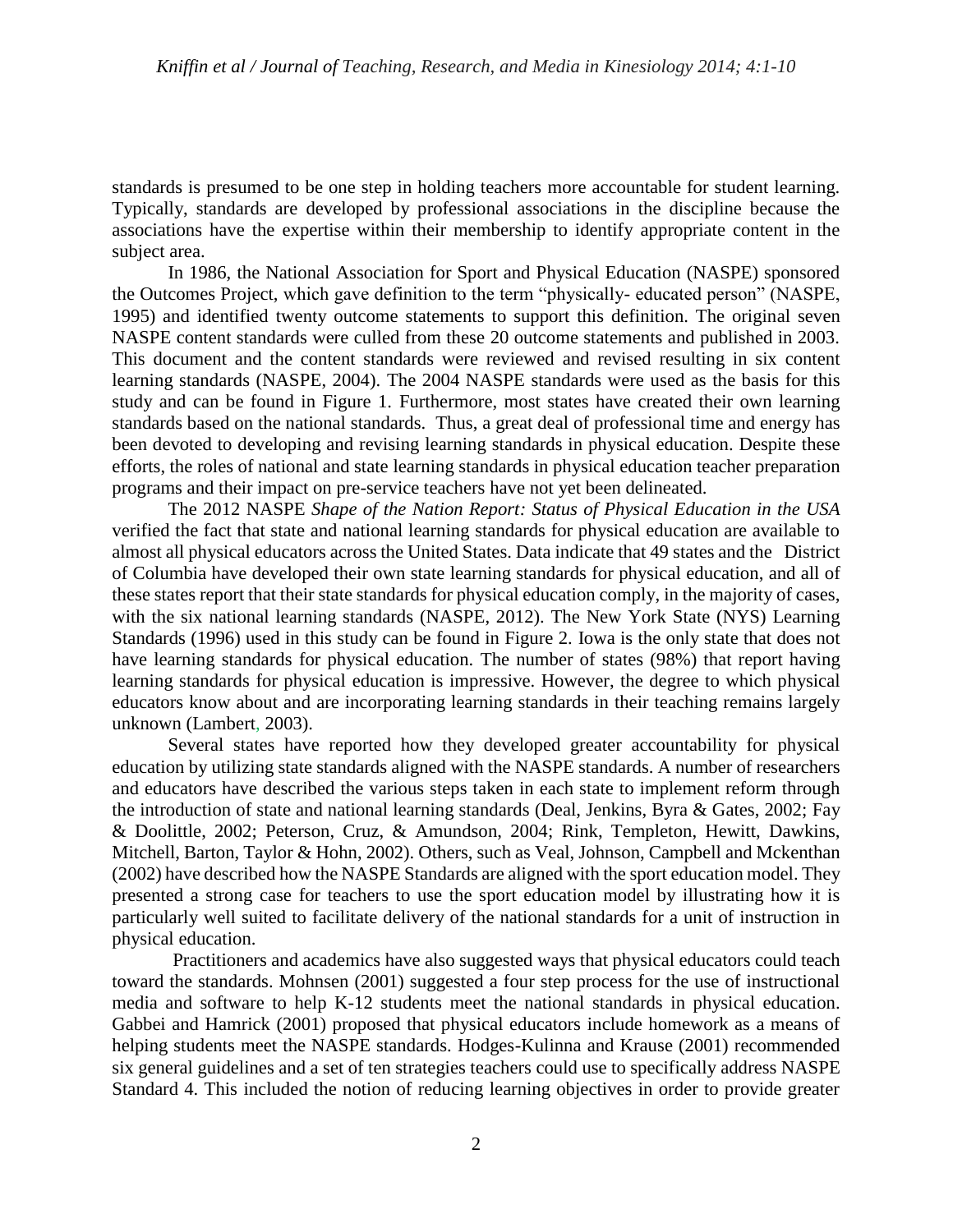## *Kniffin et al / Journal of Teaching, Research, and Media in Kinesiology 2014; 4:1-10*

depth of instruction and thus more time within the curriculum to meet Standard 4. Pangrazi (2003) indicated that a quality physical education program should be based upon the content standards. Specifically, the standards should be used for program development, instruction and evaluation. Lambert (2000) also acknowledged the role of teachers in organizing physical education content and assessments around the national standards. In the end, it is up to physical educators to choose and organize curriculum and learning experiences aligned with the content standards.

Only a handful of research studies have been conducted regarding the NASPE content standards. Chen (2006) conducted in-depth, formal interviews regarding teachers' knowledge and views of the national standards with 25 physical educators representing elementary, middle school and high school grade levels. Data analysis revealed four different levels of teachers' knowledge and understanding of the national standards. Each level was defined by a set of characteristics of commitment. These levels included "a deep understanding and strong commitment"; "familiarity and intention of integration"; "awareness and lack of internal drive force"; and "an awareness and little interest in learning" (p. 128). Chen (2006) discovered that a teacher's personal commitment to the standards serves an all-important function in utilizing the standards in his/her teaching. Furthermore, teachers with the highest level of commitment to the standards took advantage of professional development opportunities such as conferences and workshops.

Peterson, Cruz, James, Arem, Lieberman and Collier (2004) used a Likert scale questionnaire to survey 2000 New York state physical educators regarding their perceptions concerning state and national learning standards for physical education. They conducted extensive interviews with 20 teachers from urban, rural and suburban areas throughout the state. Their findings included: 1) standards prompted educators to use assessments more often and view assessment in a more serious light than in the past; 2) standards provided educators with a "common language" to use when discussing what was being taught; 3) standards helped teachers plan for the long term rather than just day to day; 4) standards prompted educators to improve instructional alignment; and finally, 5) teachers acknowledged that administrators play a key role in seeing that standards are acted upon.

Holly, Clark, Pennington and Aldana (2003) conducted a state-wide survey about the use of the national standards. The participants were 200 randomly selected physical educators in Utah. Seventy-six percent of the respondents indicated they used skill tests to assess skill competency for Standard 1, but only 22 % indicated that they regularly used standardized tests. Fifty-eight percent of the respondents indicated that they required their students to analyze game play and related strategies (Standard 2), however, only four percent did this on a consistent basis, and only eight percent of the teachers used written testing formats with their students to assess this standard. Eighty-nine percent of the respondents indicated that they required their students to follow rules (Standard 5), with 83% of the respondents assessing their students on rules of game play. When the respondents were asked about accountability for teaching toward the standards, only two percent of the teachers reported being held accountable for teaching to the national standards. Three percent indicated being held accountable for state standards and 12% were required to follow district standards (Holly et. al, 2003). According to Holly et al. (2003), 72% of physical educators had heard of national standards for physical education, but only 37% were aware of their purpose. Such findings raise concern for the degree to which state and national learning standards are being incorporated by physical educators in their teaching.

Learning to incorporate standards begins in physical education teacher education programs (PETE), where it is common practice to pre-service teachers to align lesson objectives and content with state and/or national standards. It is essential, then, for PETE faculty to be able to identify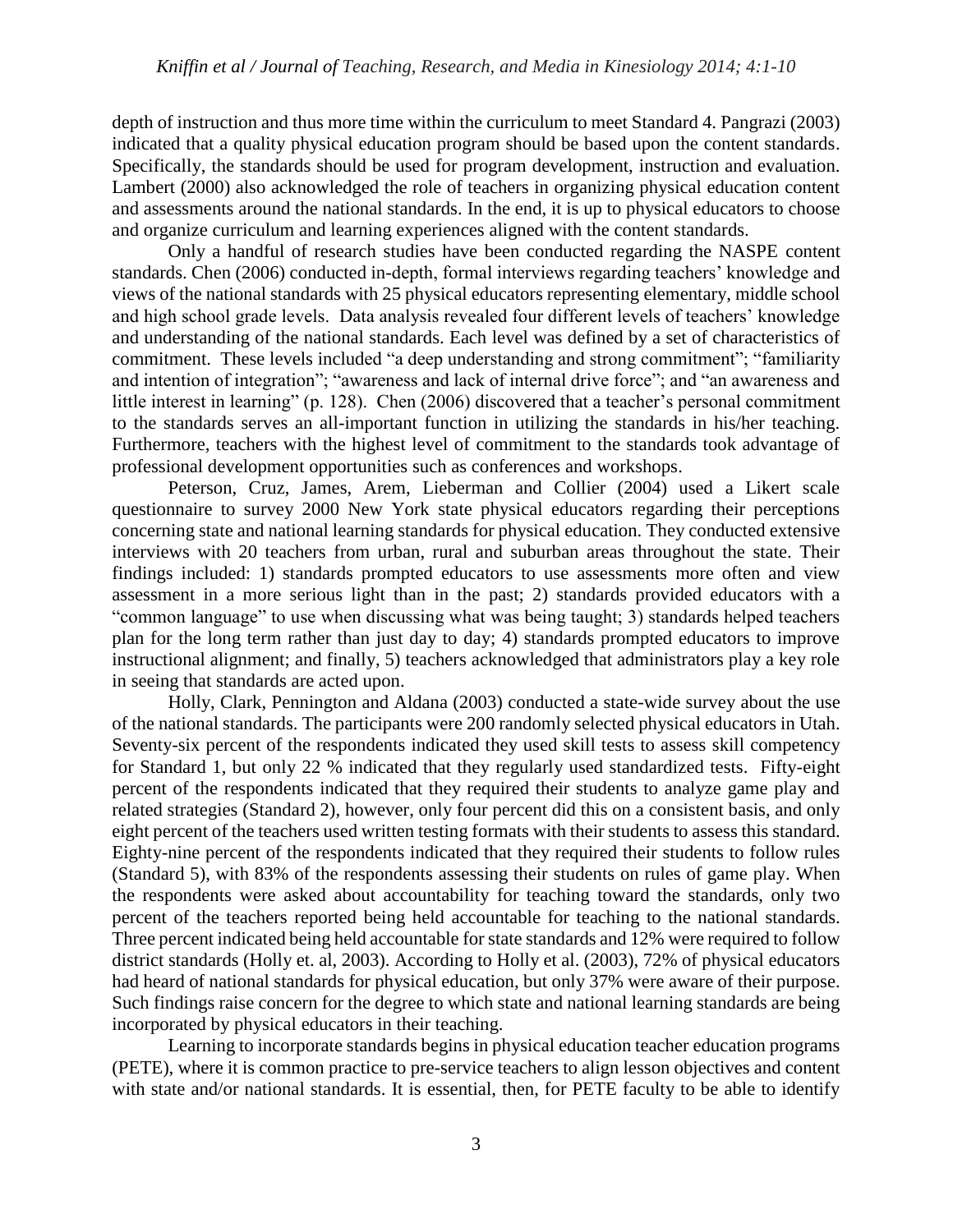pre-service teachers' potential knowledge gaps about the standards so they can be ameliorated. To date, there has not been a systematic investigation into pre-service teacher knowledge and application of standards in authentic teaching settings. In this study, the researchers sought to address this lack of data by examining how successful undergraduate physical education majors were in identifying NYS Physical Education Learning Standards, as well as NASPE Learning Standards, when incorporated in authentic teaching episodes.

# **Methods**

#### **Participants**

 The participants in this study were 120 physical education majors, with at least junior status, enrolled in one of five sections of a required teaching methods course. Each course section was taught by a different instructor. Instructors used the same textbook, learning packets and teaching labs. All instructors met to insure congruence of learning materials and experiences across the course sections. The participants were exposed to both national and state standards in at least two prerequisite courses. They were tested on their knowledge in these courses and were required to write lesson plans that were aligned with the standards. In addition, they addressed the standards during their practice teaching episodes in these courses. However, participants were not formally pre-tested on their knowledge of standards prior to the start of the study. IRB approval was obtained and all participants who volunteered for this study filled out informed consent forms. Only data for complete responses were used, making the final number of participants 101 for this study.

## **Learning Standards Observation Tool**

In order to help pre-service teachers recognize the implementation of learning standards through teacher actions, the researchers developed an observation tool based on the constructs of NASPE (see Figure 1) and NYS learning standards (see Figure 2). The learning standards observation tool (LSOT) was developed in four phases. Phase One. A panel of three professors of physical education holding the rank of associate or full professor with the primary duty of teaching physical education pedagogy developed a list of five teacher actions/ behaviors for each standard, based on the following a priori criteria: 1) clear observable teacher action; 2) concisely defined – one sentence/statement; 3) directly related to the relevant standard; and, 4) an observable behavior that can be measured by a yes/no response. Phase Two. To establish content validity, the researchers distributed the statements to five pedagogical professionals with ranks ranging from assistant to full professor. Their task was to identify the three most robust examples of teacher behaviors/action for each standard. The selected examples were used to create a draft of the learning standards observational tool. Phase Three. The draft of the observation tool was then critiqued by three nationally known professors with expertise in physical education teacher education. Each professor was from a different institution. Phase Four. The researchers incorporated the experts' recommendations in the second draft of the tool and the instrument was reviewed again. Following the final critique, the observation tool included three statements that identified clear, observable teacher actions for each standard.

The format of the observation tool was organized in two parts on one sheet of paper (see Figures 1 and 2). The six NASPE learning standards are listed in the left margin on side one of the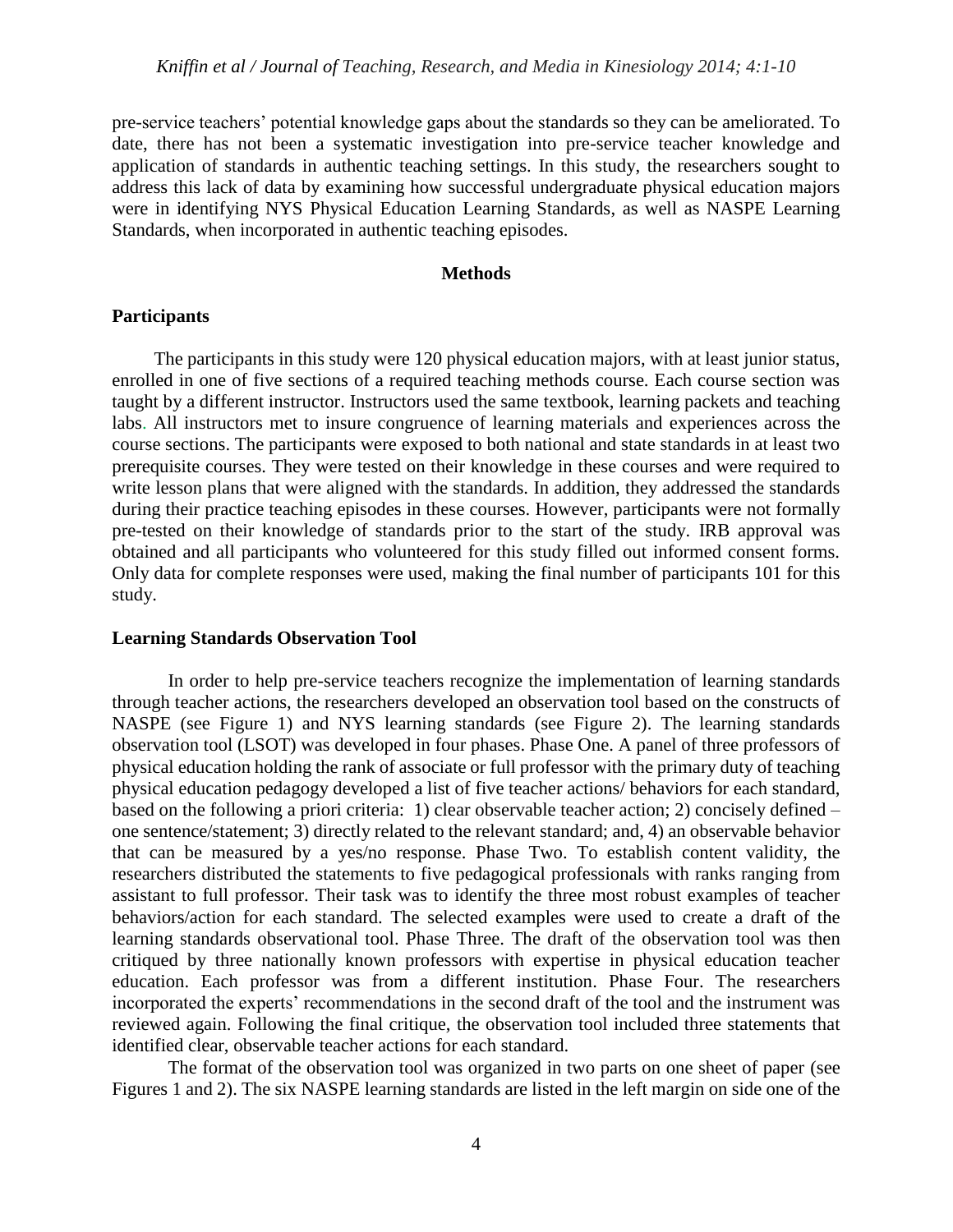tool. Three example teaching actions are listed to the right of each standard. The right margin of the tool provides a space to check a "yes" or "no" for each standard. The opposite side of the observation tool includes the three NYS learning standards, three example teaching actions for each standard and a corresponding yes/no space in the right margin for each standard. This tool is referred to as the LSOT or Learning Standards Observation Tool. See the LSOT in Figures 1 & 2.

## **Test Video Construction**

Following IRB procedures and approval, two secondary physical education classes in two public schools were recorded via digital video in their entirety in color and with audio. Each class was taught by a different, veteran secondary physical educator. The first lesson featured girls' basketball, and the second lesson featured coed project adventure. From these recordings, a test video was constructed featuring a series of eight teaching vignettes. Seven of the vignettes contained three to five instances where state and national learning standards were being taught. The following is a description of a vignette where the teacher is teaching to NYS and NASPE Standard 1: a class of seventh grade girls is seated on the floor observing the teacher demonstrate a right-handed lay-up at a medium running speed to the basket. The teacher instructs the girls to slowly run on a diagonal path to the right side of the basket without dribbling the ball and execute a step-hop while extending the shooting arm toward the backboard. The teacher emphasizes use of the "guide hand" and the cue "hand in the cookie jar" to help her students understand and practice a modified layup. In this video segment, the teacher's emphasis is on executing the stephop without adding the complexity of a running dribble. The teacher clearly provides a demonstration, explanation, and practice for a modified basketball layup.

One vignette featured a management episode and contained no instances of a state or national learning standard. In this vignette, a class of eighth-grade boys and girls, organized in groups of six students per group, is seated on mats listening to the teacher provide instructions. The teacher tells the students they will be participating in a fitness activity and instructs them to decide which two students in the group will be ball tossers, which two students will be bike riders, and which two students will be rope climbers. The segment ends with students talking among themselves. The teacher is clearly giving organizational directions. Two examples of each state and national learning standard were offered at least twice throughout the series of vignettes. Each vignette lasted no more than 45 seconds. The vignettes on the test video were arranged in a random order showing instances and non-instances of physical educators addressing state and national learning standards.

The five physical education faculty identified in Phase Two reviewed the test video using the Learning Standards Observation Tool (LSOT). These five raters watched the vignettes, one at a time, and marked their responses on the corresponding sections of the LSOT as to whether or not the vignettes addressed state and national learning standards. Responses were then collected and discussed to determine the score. If complete agreement was not achieved by the panel, the vignette was viewed again, and the process repeated. Only vignettes with complete agreement (100% among raters) were used in the test video to create the gold standard for scoring participant responses.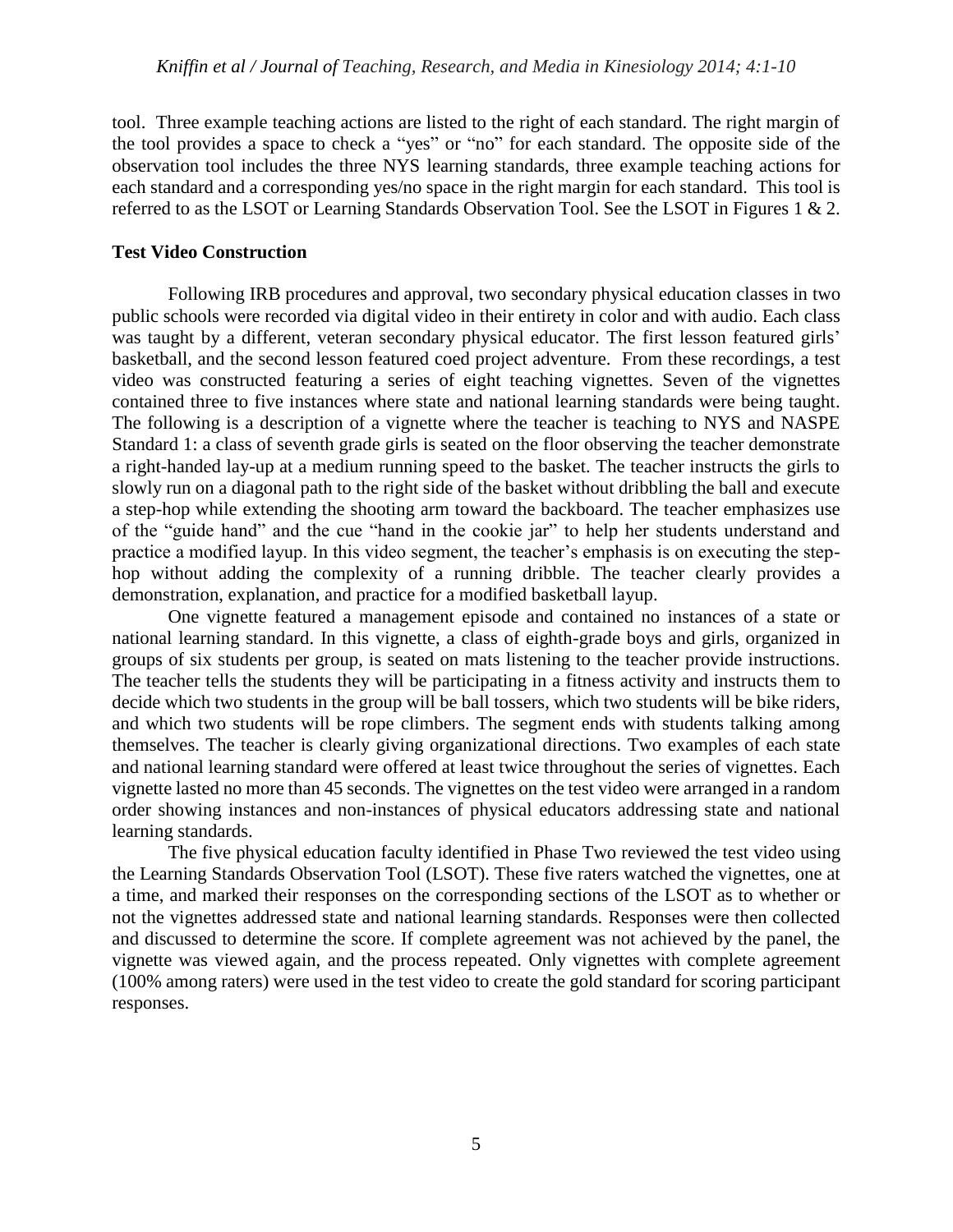# **Data Collection**

Testing directions were given, by the same individuals, to 120 pre-service teacher candidates enrolled in a physical education teacher education program. Participants were instructed to view a series of digital video-recorded teaching vignettes. The directions were given from a script that was read to maintain consistency across the groups. Each participant received a set of Learning Standards Observation Tools. Participants were oriented to the LSOT and how it would work with the test video. Participants were reminded that each vignette would be viewed for approximately 45 seconds without a repeat showing of any vignette. Any participant questions were answered. No talking was permitted during testing. Participants would observe one teaching vignette on the test video and then use the learning standards observation tool to mark a yes or no for the presence of a NYS learning standard. Participants would then turn the observation tool over and mark a yes or no if a NASPE learning standard could be identified. The test administrators waited until all participants recorded their observations before moving to the next vignette. Following testing, the sets of observation tools were collected from each participant. Responses were then compared to the results derived from the consensus of five expert raters.

## **Data Analysis**

To measure the consistency of the ratings for the pre-service teachers with those of the expert panel (gold standard), inter-observer agreement (IOA) was calculated on Excel 2003. Percent agreement was suggested by Bishop (2008) for use when raters are working with dichotomous ratings, which was the case for the LSOT. IOA offers a meaningful interpretation of how closely the participants' observation matched the gold standard. Raters' responses were coded binomially: "0" = did not agree with expert ratings, and "1" agreed with expert ratings. Agreement was calculated by taking the sum for each observation. Inter-observer agreements for the ten standards for each vignette were calculated by taking the agreement and dividing it by N. The IOAs for the eight vignettes were averaged for each of the NASPE and NYS standards.

## **Results**

The mean inter-observer agreement (IOA) scores for the four NYS Learning Standards ranged from just above 65% to 82% agreement between the participants and the expert panel. NYS Standard 1a "Perform Basic and Manipulative Skills" and 1b "Design Personal Fitness Programs" had very similar results at 72% and 73% agreement respectively. New York Standard 2 "A Safe and Healthy Environment and Personal and Social Responsibility" had the lowest IOA score of the NY standards at 65% agreement, while Standard 3 "Resource Management" had the highest IOA score of the NY standards at 82% agreement. The mean IOA scores for the six NASPE Learning Standards ranged from 51% to-98% agreement.

Overall, the NASPE Standards manifested a broader range of scores than the NYS Standards. The highest IOA score for the NASPE standards was 98% agreement for NASPE Standard 3 "Participates regularly in physical activity" followed by 80% agreement for NASPE Standard 1 "Demonstrates competency in motor skills and movement patterns needed to perform a variety of physical activities." The lowest IOA score for a NASPE standard was 51% agreement for standard 5 "Exhibits responsible personal and social behavior that respects self and others in physical activity." See Figure 1.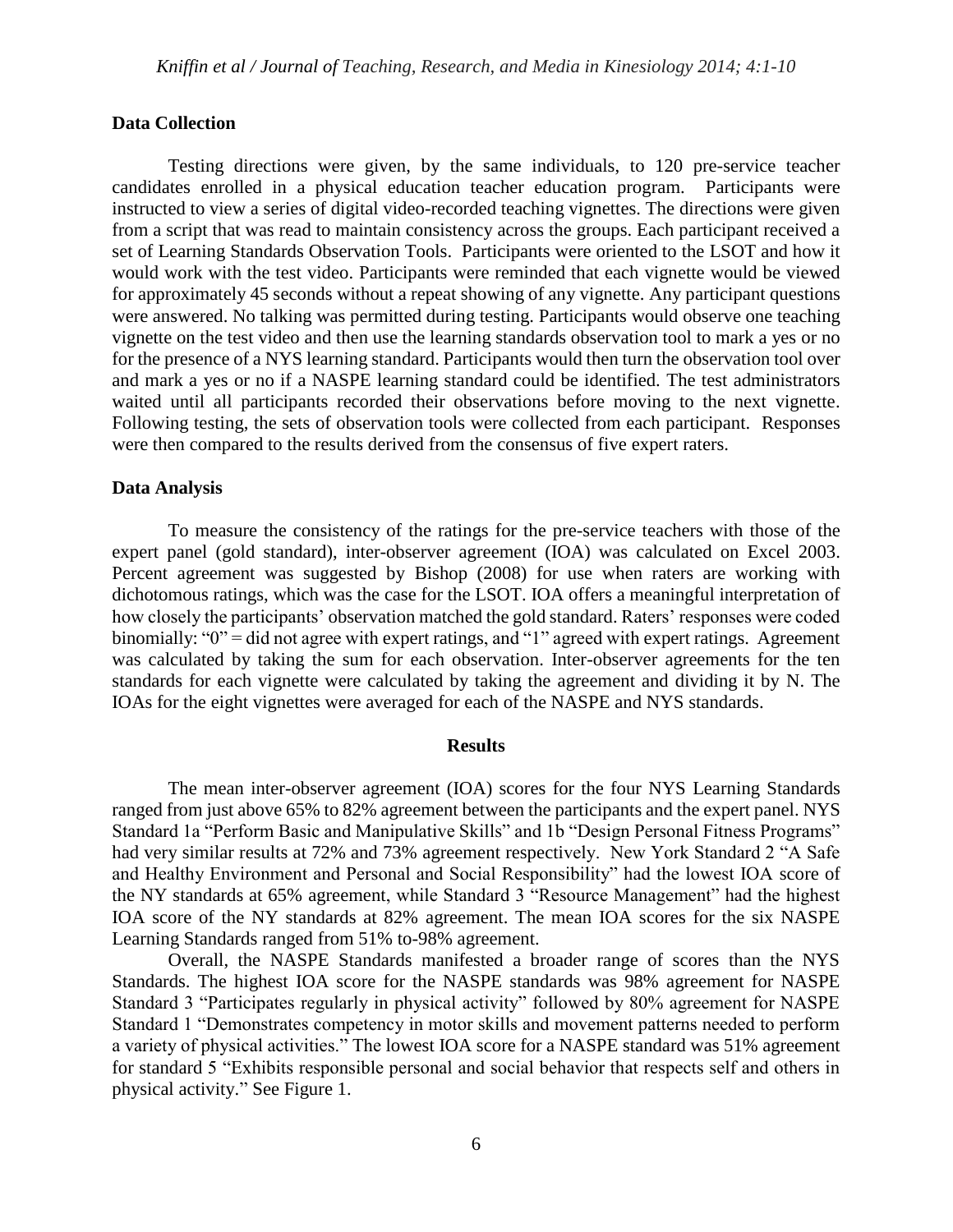The mean IOA score of the four NYS learning standards was 69.5% and the mean IOA score for the six NASPE learning standards was 70.5%. Overall, IOA results for the identification of teacher actions aligned with the state and NASPE learning standards were similar. Furthermore, the data show that participants had trouble identifying NYS Learning Standard 2 and NASPE Learning Standard 5, with IOA scores of 65% and 51 % respectively. Both of these standards involve personal and social responsibility and fall within the affective domain.

## **Discussion**

State and national learning standards are readily available to physical educators and should play a guiding role in the design of curriculum and teaching practice. However, the degree to which learning standards are being incorporated in physical education appears to be limited (Holly et al., 2003). Teacher behaviors are shaped in PETE programs, so it is important for PETE faculty to understand pre-service teachers' knowledge and ability to apply standards in lesson plans, curriculum and ultimately their teaching. Based on the data, there is clearly room for PETE programs to improve pre-service teachers' understanding and recognition of learning standards in action. Pre-service teachers' inability to recognize the application of standards during teaching episodes may signal a superficial understanding, which may account for subsequent lack of implementation as practitioners. Pre-service teachers may be better prepared if they have to articulate specific examples of what a learning standard means and give examples of a learning standard being actualized during teaching, similar to what is found in the LSOT. As indicated earlier, three robust teacher/actions were identified for each learning standard in the LSOT to help participants understand how a physical educator would actualize a learning standard during teaching. Development of additional examples may prove helpful in the preparation and training of pre-service teachers.

Perhaps the most interesting finding in this study is that pre-service teachers encountered the most difficulty identifying teacher actions related to state and national learning standards in the affective domain. This includes NYS Standard 2 that addresses "A safe and healthy environment and development of personal and social responsibility" and NASPE Standard 5 "Exhibits responsible personable and social behavior that respects self and others in physical activity settings." (see Figure 3). These data support previous studies that cite the affective domain as the most difficult to recognize and assess objectively (Curtner-Smith & Meek, 2000; Miller 2002; Patrick, Ward, & Crouch, 1998). Miller (2002) indicates that many educators develop affective objectives for their students, but do not feel comfortable measuring them. Furthermore, Curtner-Smith and Meek (2000) examined the value orientation preferences of secondary physical educators and their compatibility with a national curriculum and found that the social reconstruction value orientation, which embodies the affective domain, was the value orientation least preferred by secondary physical educators. The trouble pre-service teachers encountered in identifying teacher actions in the affective domain is a clear signal that PETE professionals need to spend more time helping pre-service teachers understand and apply affective learning standards in their teaching.

While participants struggled a bit with identifying some of the standards, they were fairly successful in terms of rate of agreement across the NYS Standard 3 Resource Management. This standard may have been easier for participants to identify in the vignettes as teachers verbally ask or told students they were teaching where they could use the skills they were learning within their community. Finally, it must be noted that in this study one out of four state standards and two out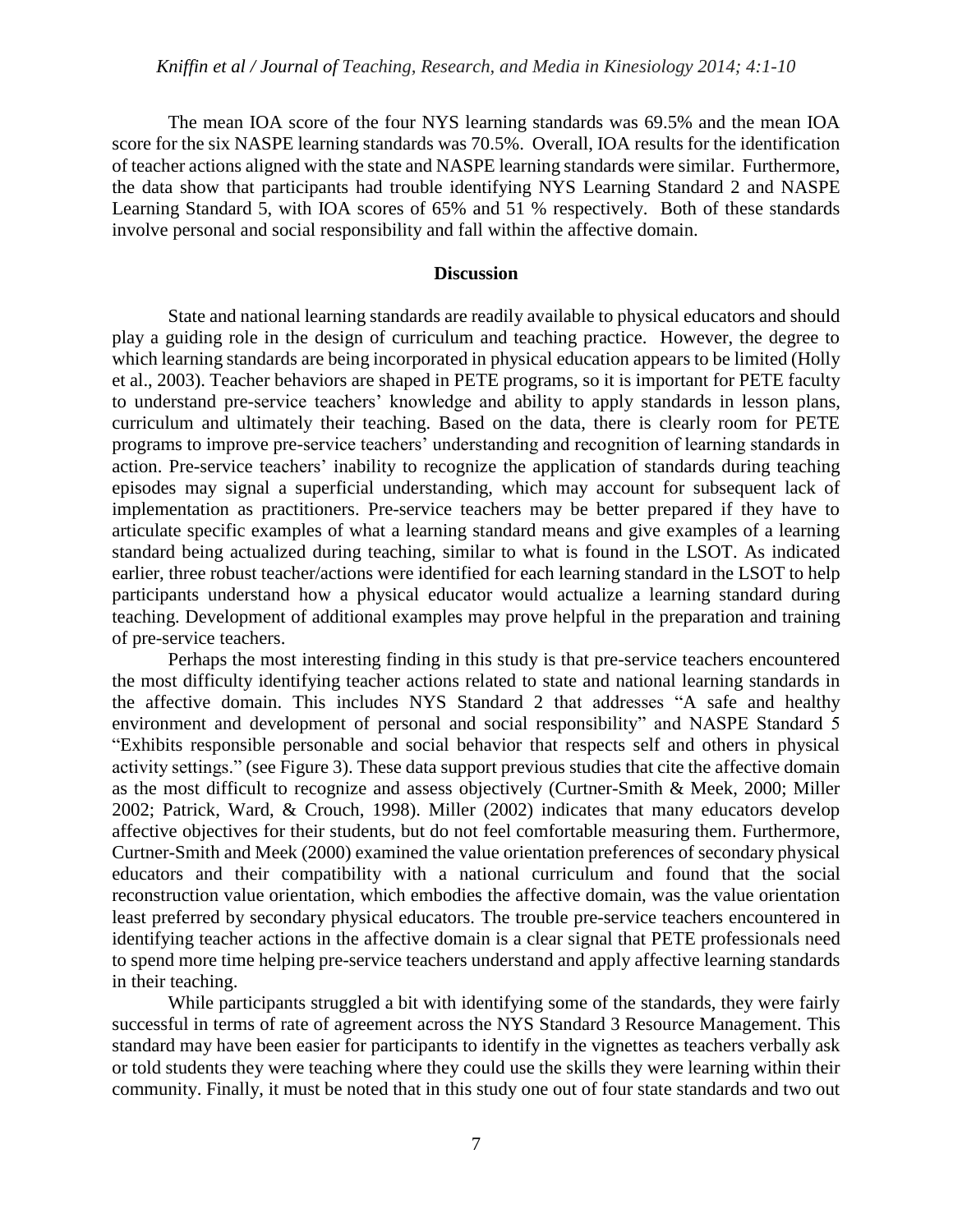of six NASPE standards reached 80% or higher inter-observer agreement, which is the criterion for reliability (Thomas & Nelson, 2001). The standards observation tool (LSOT) may need more development and testing to reach the 80% IOA level, but it is also possible that the participants need more in-depth training for using the tool or more simply, that their professional inexperience would limit their ability to recognize standards regardless of their training on the tool. The use of LSOT allowed researchers to identify the learning standards that pre-service teachers had the most trouble recognizing. This finding is important to PETE programs as they consider strategies for helping pre-service teachers address the learning standards, and particularly those in the affective domain. Finally, the findings of this study and the use of the observation tool suggest that more attention must be given to the way teachers support the learning standards as well as the ways teacher educators prepare pre-service teachers regarding state and national learning standards.

There were three limiting factors in this study. First, this study was limited to pre-service teachers in one institution. However, it should be noted that the participants in this study had different instructors for the methods course taken prior to conducting the study. In all, the 101 participants were spread across five different instructors at the same institution. Second, this study was limited to the use of video-recorded vignettes of experienced secondary physical educators teaching their normal classes rather than live teaching episodes. The digital video-recorded vignettes were used to control the content and teaching behaviors participants observed on the test tape while using the LSOT. Third, it is possible that teacher behaviors in the vignettes were not of sufficient clarity to elicit recognition by pre-service teachers, even though experts were able to make those identifications.

#### **Recommendations**

Physical education state and national learning standards were designed to help guide curriculum construction and teaching efforts and ultimately improve the quality of physical education that teachers offer their students. Such an endeavor merits serious research beyond surveys that ask physical educators if they are using state and national learning standards in their teaching and curriculum guides. Additional research needs to be conducted to find ways to help pre-service teachers move beyond an awareness or superficial understanding of state and national learning standards to a deep commitment to their use in practice, beginning with an examination of how pre-service teachers are being prepared to use learning standards in their teaching. Subsequent research could focus on various interventions designed to improve pre-service teacher recognition and application of standards. Based on Chen's (2006) finding that personal commitment to delivering standards is critical, interventions should include strategies for enhancing personal commitment. Perhaps the LSOT could be used as a training tool to help pre-service teachers identify standards in action. While this study contributes to our understanding of pre-service teachers' knowledge gaps regarding the standards, much remains to be learned about this important area.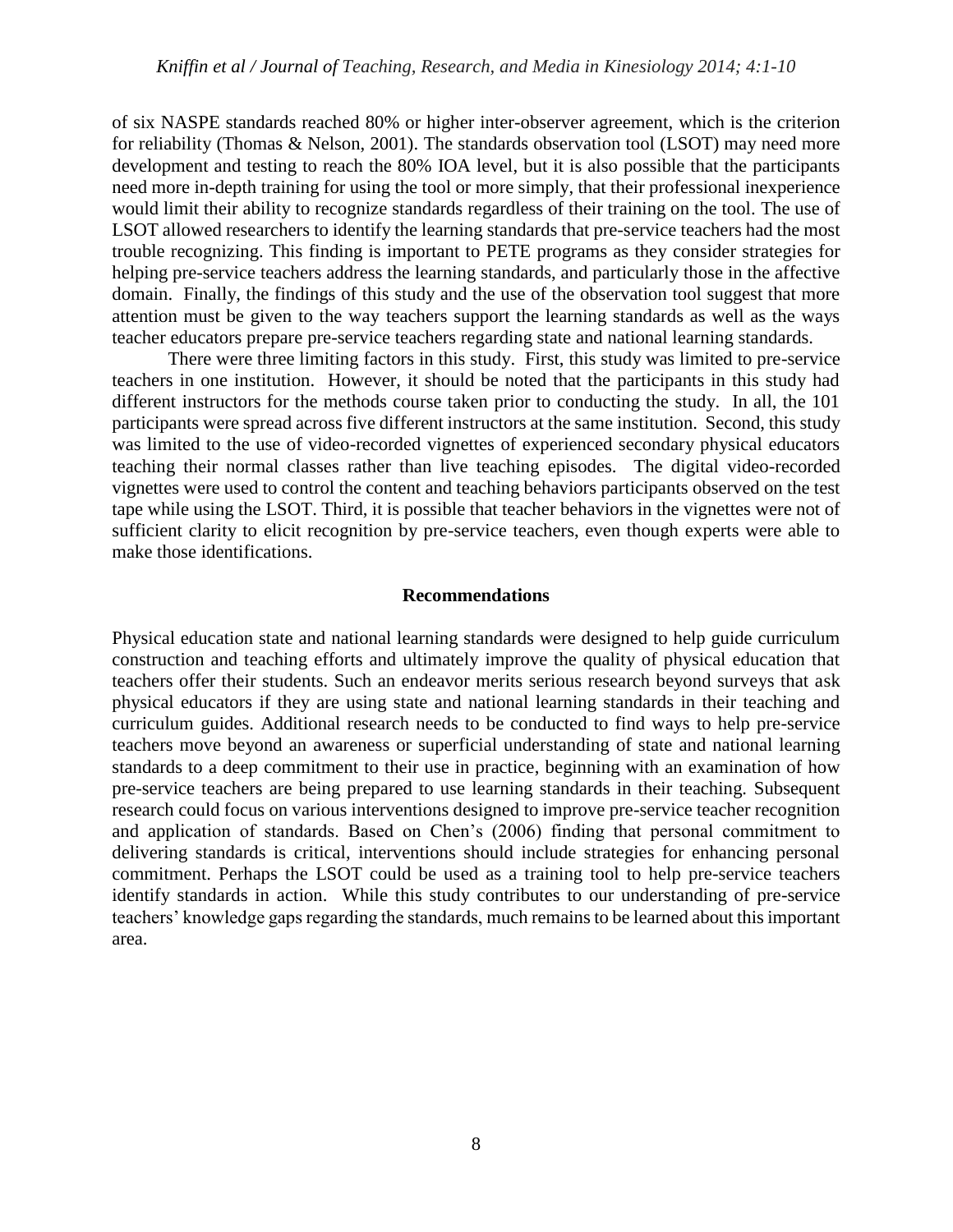## **References**

- American Alliance for Health, Physical Education, Recreation and Dance. (2013). *Grade-level outcomes for K-12 physical education*. Reston, VA: Author. Retrieved from http://www.aahperd.org/whatwedo/upload/Grade-Level-Outcomes-for-K-12-Physical-Education.pdf
- Bishop, P. A. (2008). *Measurement and evaluation in physical activity applications.* Scottsdale, AZ: Holcomb, Hathaway.
- Chen, W. (2006). Teacher's knowledge about and views of the national standards for physical education. *Journal of Teaching in Physical Education, 25*, 120-142.
- Curtner-Smith, M. A., & Meek, G. A. (2000). Teacher's value orientations and their compatibility with the National Curriculum for Physical Education. *European Physical Education Review, 6*, (1), 27-45.
- Deal, T. B., Jenkins, J. Byra, M., & Gates, W. E. (2002). The physical education movement in Wyoming: An effort in partnerships. *Journal of Health Physical Education Recreation and Dance, 73*(3), 25-28.
- Dodds, P. (1994). Cognitive and behavioral components of expertise in teaching physical education. *Quest*, *46*, 153-163.
- Fay, T., & Doolittle, S. (2002). Agents for change: From standards to assessment to accountability. *Journal of Health Physical Education Recreation and Dance*, *73*(3), 29- 33.
- Gabbei, R. & Hamrick, D. (2001). Using physical activity homework to meet the national standards. *Journal of Health Physical Education Recreation and Dance, 72*(4), 21-26.
- Hodges-Kulinna, P. & Krause, J. (2001). Teaching students to achieve and maintain a health-enhancing level of physical fitness. *Journal of Health Physical Education Recreation and Dance, 72*(8), 30-33.
- Holly, K. C., Clark, M. S., Pennington, T., & Aldana, S. (2003). The use of content standards by Utah secondary physical educators. *Journal of Health Physical Education Recreation and Dance, 74*(6), 45-48.
- Lacy, A.C. (2011) Measurement and evaluation in physical education and exercise science,  $6<sup>th</sup>$ New York: Benjamin Cummings.
- Lambert, L. T. (2000). The new physical education. *Educational Leadership*, *57*, 34 38.
- Lambert, L.T. (2003). Standards-based program design: Creating a congruent guide for student learning. In Silverman, S.J., & Ennis, C.E (Eds.), *Student learning in physical education: Applying research to enhance instruction* (pp.129 –146). Champaign, IL: Human Kinetics.
- Miller, D. (2002). *Measurement by the physical educator: Why and how.* Dubuque, IA: William C. Brown.
- Mohnsen, B. (2001). Using instructional software to meet national physical education standards. *Journal of Physical Education Recreation and Dance, 72*(3), 19-22.
- National Association for Sport and Physical Education. (1995). *Moving into the future- National physical education standards: A guide to content and assessment.* St. Louis, MO: Mosby.
- National Association for Sport and Physical Education. (2004). *Moving into the future- National physical education standards: A guide to content and assessment.* St. Louis, MO: Mosby.
- National Association for Sport and Physical Education. (2012). *Shape of the nation report*. Reston, VA: Author.